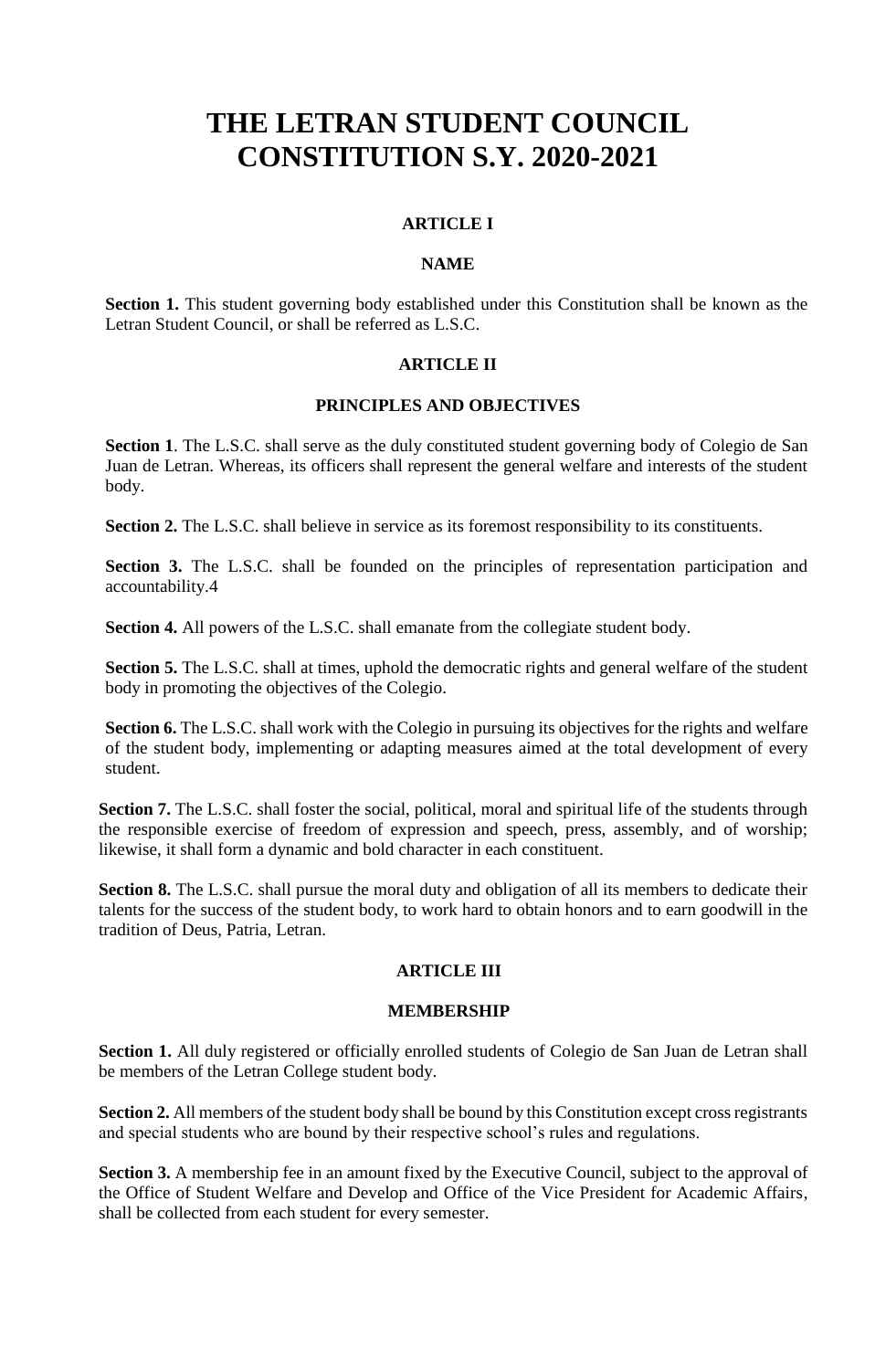## **ARTICLE IV**

### **BILL OF RIGHTS**

Section 1. Every student shall have a personal responsibility to protect, promote, preserve and contribute to the general welfare of the student body.

Section 2. Fundamental rights of students shall be expressed for and in accordance with the general welfare of the student body.

Section 3. Every student shall have the right to conduct scholastic research freely and discuss publish and exchange findings and recommendations for the purpose of academic development.

Section 4. Every student shall have the right to be advised in writing of any disciplinary action against him.

**Section 5.** Every student shall have the right to speedy and proper disposition of his case.

Section 6. Every student shall have the right to have sufficient time to seek and maintain counsel, as well as to prepare his case.

**Section 7.** Every student shall have the right to protection from improper disclosure against him.

**Section 8.** Every student shall have the right to organize and join student organizations to promote his personal development and interest.

**Section 9.** Every student shall have the right to be considered for recognition upon fulfilling the requirements set by the giving body.

**Section 10.** Every student shall have the right to establish and to issue regular student-directed publications, subject to the canon of responsible journalism. Managers should be free to responsibly develop their own editorial policies and news coverage pertaining to school affairs.

**Section 11.** Every student shall have the right to invite and to listen to speakers of their own choice in convocations and assemblies organized in connection with the Office of Student and Cultural Affairs, subject to the Colegio's policies and regulations. School facilities which may be necessary on such occasions should be made available to the students upon fulfilling the required standard operational procedures. Students, however, are responsible for the care of the contracted facilities and their proper behavior during assemblies.

**Section 12.** Every student shall have the right to properly express his views on issues and on matters of general interest especially those that concern him/her and the Colegio.

**Section 13.** Every student shall have the right to vote and, if qualified, run for any elective position in the Student Council.

**Section 14.** Every student shall have the right to be clearly and properly informed about the changes in the policies of the Colegio affecting his welfare.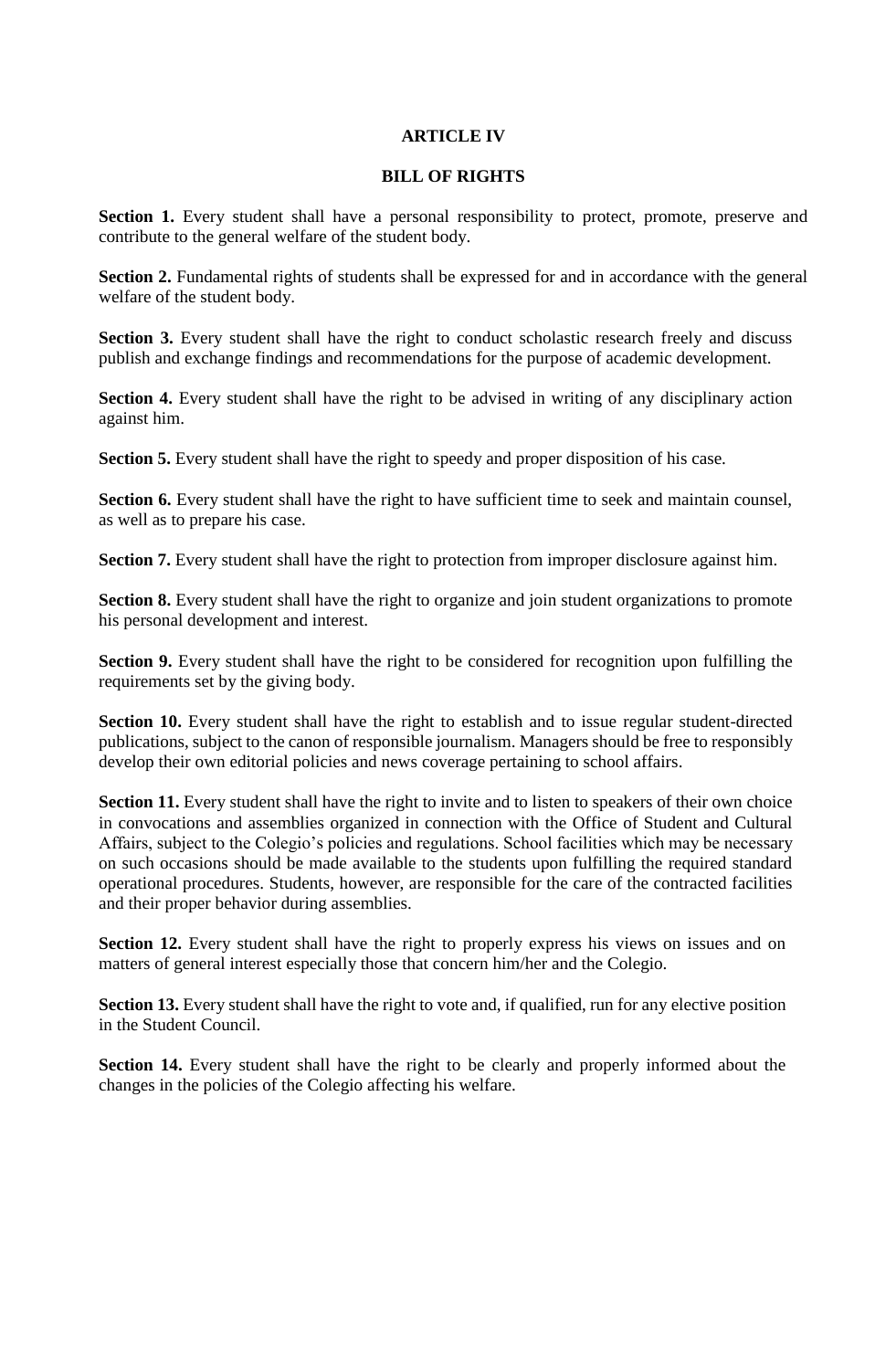# **ARTICLE V**

## **THE EXECUTIVE COUNCIL**

Section 1. There shall be an Executive Council composed of a President, Vice-President, Secretary, Deputy Secretary, Treasurer, Auditor, and Public Relations Officer (P.R.O.), who shall facilitate the role-policy-making and implementing projects and programs of the Letran Student Council.

**Section 2.** The Executive Council shall serve as the official representative of the student body in official gatherings within and outside the Colegio that calls for the student representation.

**Section 3.** The Executive Council shall have the power to call student assemblies upon the approval of the administration; the power to operate committees and appoint its members as the need arises and propose resolutions and amendments producing programs for the betterment of the students subject for approval by the Student Senate.

**Section 4.** The members of the Executive Council shall be elected at large by the student body.

Section 5. The Executive Officers shall hold office for one school year effective after their oathtaking.

**Section 6.** The qualifications for the members of the Executive Council are as follow:

**6.1** The President and Vice President should:

**6.1.1** be a resident of the Colegio for at least two years before the start of their terms **6.1.2** have a general weighted average of 80% from the beginning of their stay in the Colegio

**6.1.3** have no Unauthorized Withdrawal (UW), Incomplete grade (INC) and grades below 75 that they have taken from the beginning of their stay in the Colegio

**6.1.4** not have any disciplinary violation

**6.1.5** be a full-time non-working student

**6.2** The Secretary, Deputy Secretary, Treasurer, Auditor, and P.R.O. should:

**6.2.1** be residents of the Colegio for at least one year before the start of their term **6.2.2** have no Unauthorized Withdrawal (UW), Incomplete grade (INC) and grades below 75 that they have taken from the beginning of their stay in the Colegio **6.2.3** not have any disciplinary violation **6.2.4** be a full-time non-working student

**6.3** The Treasurer and Auditor should:

**6.3.1** have finished any one (1) accounting subject offered in their respective courses

**Section 7.** The Executive Council shall convene every 1<sup>st</sup> Friday of the month

**Section 8.** in case of vacancy in the presidency, the hierarchy of the LSC shall be followed. When there is vacancy in a position lower than the President, the Executive President shall appoint a new officer. An appointed officer shall serve only for the unexpired term.

**Section 9.** Vacancies may arise from any of the following: **9.1** Impeachment **9.2** An officer is no longer officially enrolled in the Colegio **9.3** An officer is incapacitated due to serious illness or death **9.4** Resignation

**Section 10.** The duties and responsibilities of the Executive Council are as follow:

**10.1** The President **10.1.1** The President shall be the official representative of the students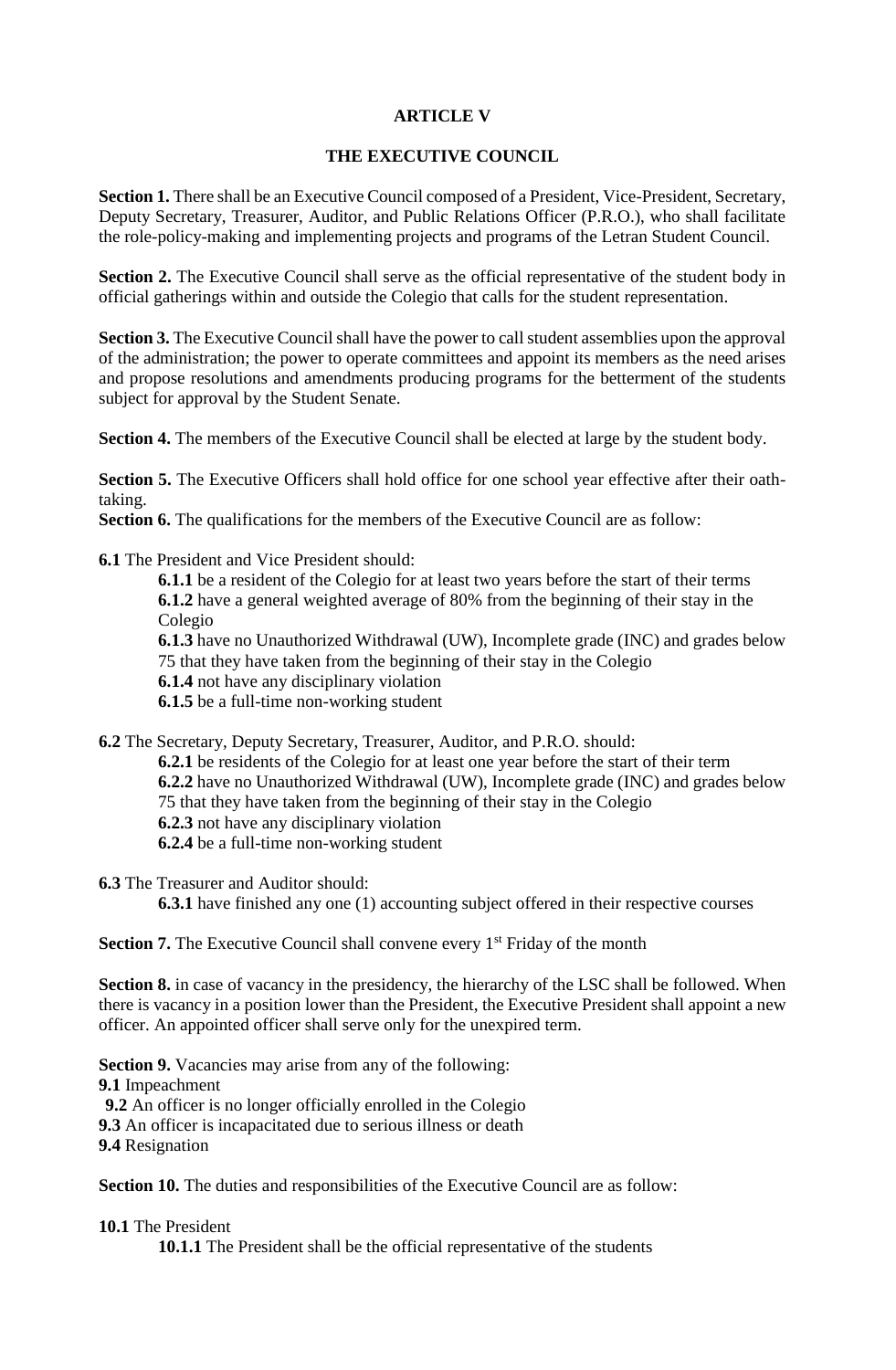**10.1.2** The President shall preside in all the meetings of the Executive Council

**10.1.3** The President shall, with the approval of the Executive Council, appoint the chairman and members of the committees which the Executive Council may create to carry out its objectives

**10.1.4** The President shall supervise and assume full responsibility for all authorized activities of the Executive Council and the implementation of other executive orders

**10.1.5** The President has the power and duty to represent the student body or to appoint any officer of the council to represent the Executive Council at any meeting, function, or assembly.

**10.1.6** The President shall inform the student body of all accomplishments of the L.S.C. during his term, a week before the deadline of the filing of Certificate of Candidacy for the Student Council Election.

**10.1.7** The President shall have the power to veto any student resolutions and amendments

### **10.2** The Vice-President

**10.2.1** The Vice-President assumes the function of the President, in case of the latter's absence or incapacity

**10.2.2** The Vice-President shall assist the President in carrying out the objectives of the Student Government and may perform such other functions delegated to him by the President

**10.2.3** The Vice-President shall be the ex-officio chairman of the Student Senate legislative procedure, as provided in Article VI, Section 4 of this Constitution

#### **10.3** The Secretary

**10.3.1** The Secretary shall take charge of the safekeeping of the records of the Executive Council

**10.3.2** The Secretary shall prepare, sign, and file communications and documents pertaining to the Executive Council

**10.3.3** The Secretary shall, in behalf of the Executive Council, submit to the Head of the Office of Student and Cultural Affairs all records pertaining to the council; ten (10) days before the end of every semester

**10.3.4** The Secretary shall perform such other functions delegated him/her by the President

#### **10.4** The Deputy Secretary

**10.4.1** The Deputy Secretary shall assist the Secretary in the performance of the latter's function

**10.4.2** The Deputy Secretary shall assume the Office of the Secretary in case of the latter's absence or incapacity

**10.4.3** The Deputy Secretary shall take the minutes of all the meetings of the Executive Council

**10.4.4** The Deputy Secretary shall prepare and take the documentations, including photos, evaluation and narrative reports, of all activities of the L.S.C.

#### **10.5** The Treasurer

**10.5.1** The Treasurer shall take custody of such funds which may accrue to the L.S.C. as a result of its duly-approved activities. Funds of the L.S.C. shall be deposited by the Treasurer in a bank. The signatories shall be the President of the L.S.C., Adviser, and the Treasurer. **10.5.2** The Treasurer shall keep records of all financial transactions.

**10.5.3** The Treasurer shall submit to the Director of the Office of the Student and Cultural Affairs a financial report and all other financial records, ten (10) days before the end of the school year. The report shall be countersigned by the President and the L.S.C. Adviser. **10.5.4** The Treasurer shall hand over the L.S.C. bankbook to the incoming treasurer after the term of the incumbent Executive Council expires.

#### **10.6** The Auditor

**10.6.1** The Auditor shall independently asses all the financial record and transactions of the Student Council.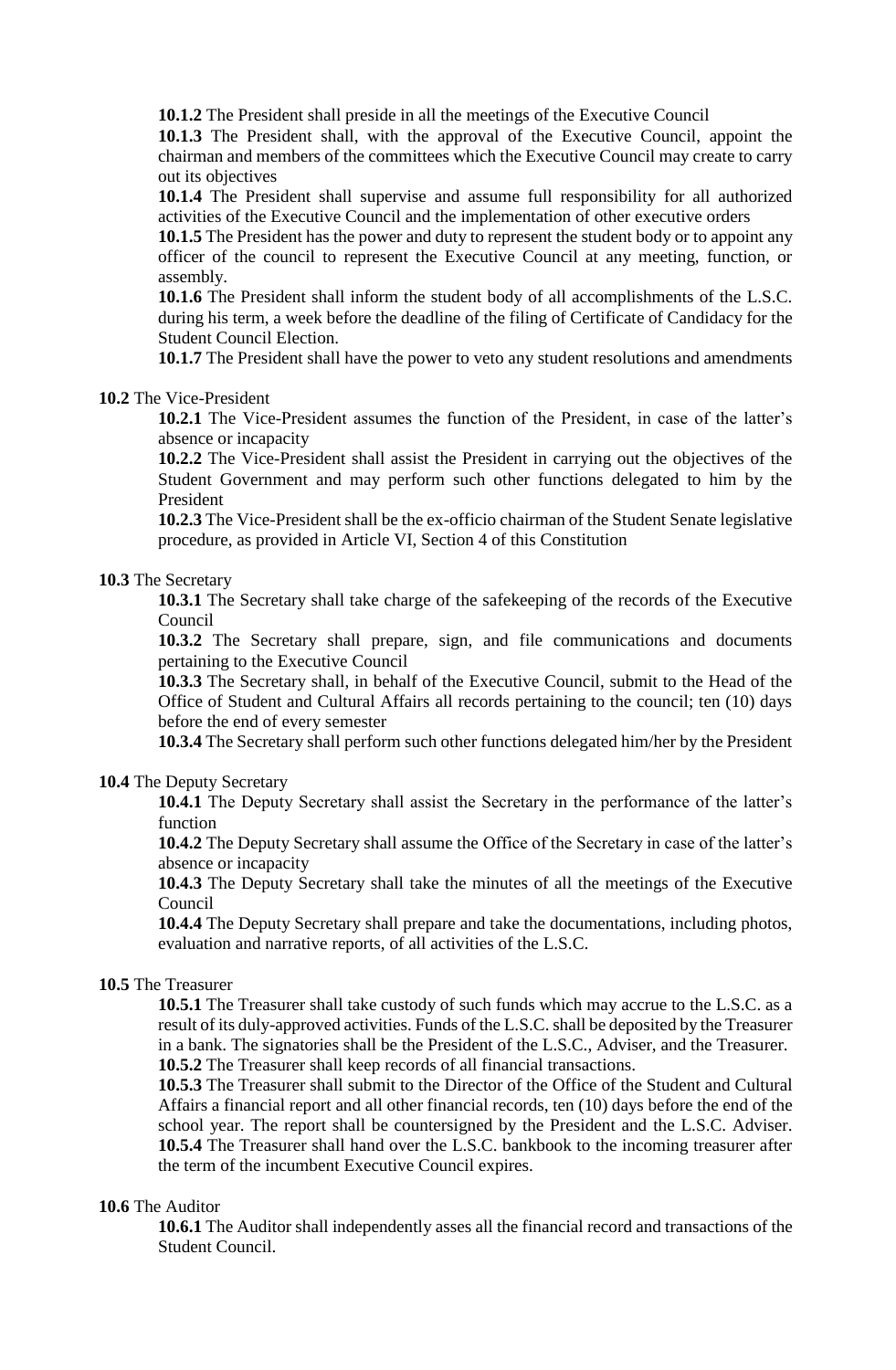**10.6.2** The Auditor shall prepare and make the liquidation report of all the L.S.C. activities within seven (7) days after the implementation of the activity.

**10.7** The Public Relations Officer (P.R.O.)

**10.7.1** The P.R.O. shall be the Official Spokesman of the Executive Council.

**10.7.2** The P.R.O. shall take charge of the preparation of the announcements, bulletins, and any other publication of all authorized L.S.C activities.

**10.7.3** The P.R.O. shall be the ex-officio chairman of all the Recognized Student Organizations of the Colegio.

**10.7.3.1** The P.R.O. shall coordinate with duly elected officers of the Recognized Student Organizations in matters of programs and projects.

**10.7.3.2** The P.R.O. has the power to call for an assembly with the officers and member of the Recognized Student Organizations.

## **ARTICLE VI**

# **THE STUDENT SENATE**

Section 1. There shall be a student Senate composed of elected student representatives of all academic programs.

**Section 2.** The members of the Student Senate shall be elected by the students from their respective courses.

**Section 3.** The members of the Student Senate should:

**3.1** be bona-fide students of the Colegio enrolled in at least fifteen (15) units. However, incoming fourth year students with less than fifteen (15) units are qualified.

**3.2** not have failed more than nine (9) units on their stay in the Colegio.

**Section 4.** The Student Senate shall convene every 2<sup>nd</sup> Friday of the month. The Executive Vice-President shall be the ex-officio chairman and shall preside the monthly meeting.

Section 5. The members of the Student Senate shall elect their Senate President Pro-tempore who shall keep the roll of the official members and take the minutes of the Student Senate meetings.

**Section 6.** The members of the Student Senate shall elect their Majority and Minority Leaders who shall serve as spokesmen for their parties' positions with regard to varying issues.

6.1 The Majority and Minority Floor shall be determined through the results of the L.S.C. elections. In such case that there is an equal number of elected members of the Senate from both parties, the system of toss coin shall be facilitated by the ex-officio chairman of the Student Senate.

**6.**2 Independent and appointed members of the Senate shall have the discretion to select their respective floor.

**Section 7.** The Student Senate sessions shall be open to the public and all its minutes of meetings must be publicly disclosed through its official communication platforms.

**Section 8.** The members of the Student Senate shall hold the office for one year beginning from the day they take their oaths of office until the day of the year-end report presentation of the L.S.C.

Section 9. The Executive President shall appoint Student Senator/s in case of vacancies in the position immediately, and the newly appointed Student Senator shall serve only for the unexpired term.

Section 10. Vacancies may rise from, any of the following: **10.1** Impeachment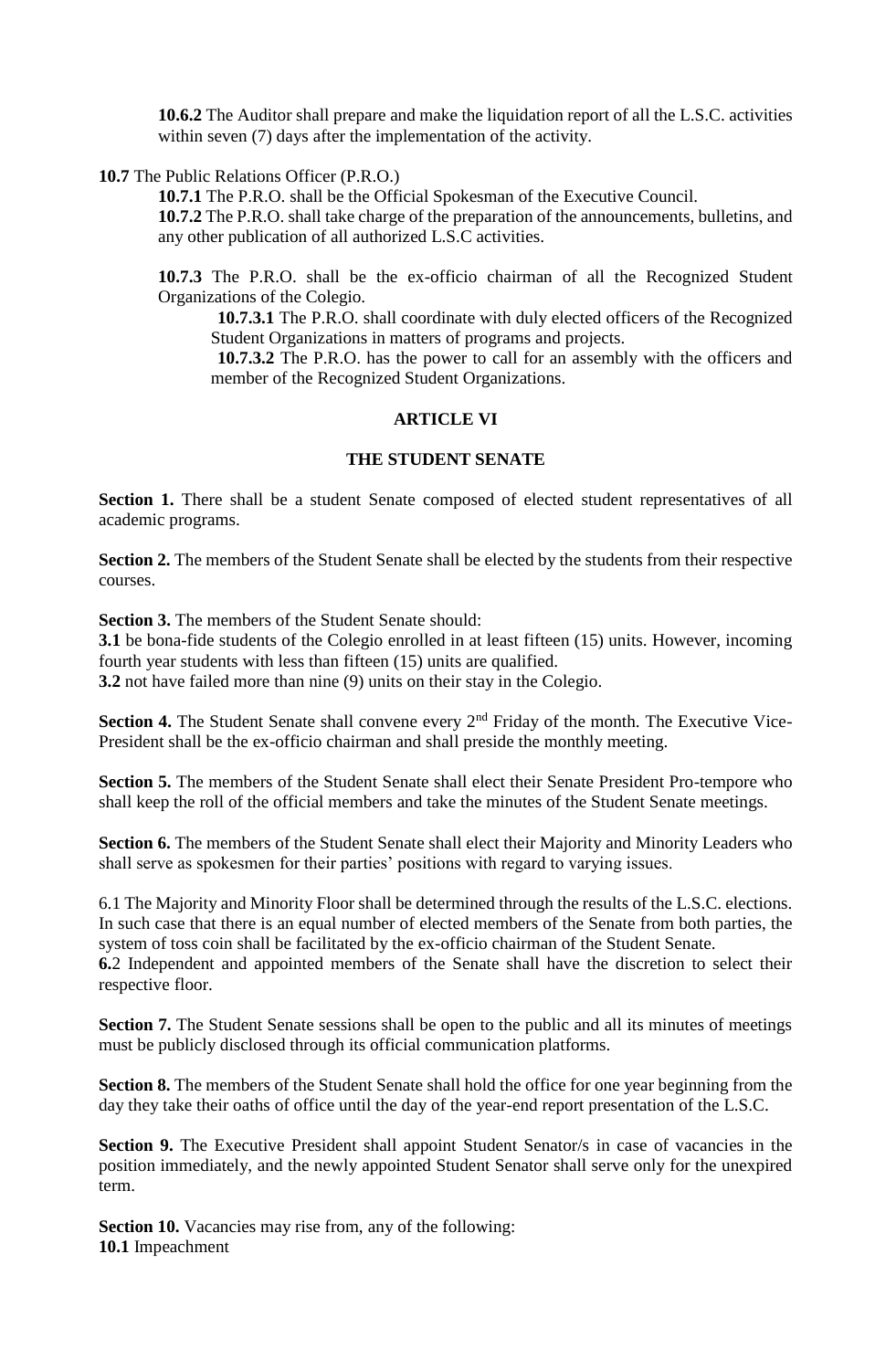**10.2** A representative is no longer officially enrolled in the College

**10.3** The representative is incapacitated due to serious illness or death

**10.4** Resignation

**Section 11.** The member of the Student Senate shall have the power to:

**11.1** review all executive orders/or actions with a two-thirds vote of all its members;

**11.2** reject/restrain the implementation of such executive orders given the same number of votes from all its members

**11.3** prepare a budget on recommendations of the Executive President and Treasurer for every student activity and shall see to it that every appropriation shall specify the purpose for which it's intended, and shall be sponsored by funds actually available;

**11.4** summon and Executive Officer for inquiry on matter pertaining to their duties;

**11.5** retain the final power of impeachment of its members and any member of the Executive Council.

**11.6** propose amendments to this Constitution, was provided by Article XI.

# **ARTICLE VIII**

# **THE LETRAN STUDENT COUNCIL STAFF**

**Section 1.** The L.S.C. shall have the power to appoint its Chief of Staff and members of the Staff at the start of their term.

**Section 2.** The qualifications of the Letran Student Council Staff are as follow:

2.1 The Chief of Staff should be:

2.1.1 be a resident of the Colegio for at least one (1) year before the start of his/her term.

2.1.2 not have failed more than nine (9) units on their entire stay in the Colegio.

2.2 The members of the Staff should be a bona fide student of Colegio de San Juan de Letran

**Section 3.** The duties and responsibilities of the Letran Student Council Staff are as follow:

3.1 The Chief of Staff

3.1.1 The Chief of Staff shall supervise and assume full responsibility for all authorized activities of the Letran Staff.

3.1.2. The Chief of Staff shall have the power to operate committees and facilitate projects and programs.

3.2 The Members of the Staff

3.2.1 The members of the LSC Staff shall assist in every activity of the Letran Student Council in accordance to its general principles and objectives.

# **ARTICLE VII**

# **THE LSC ADVISER**

Section 1. The L.S.C. shall have one (1) adviser, both for the Executive Council and the Student Senate.

**Section 2.** The L.S.C. Adviser shall be a faculty member carrying a load not less than twelve (12) units and must have taught in the Colegio for at least two (2) semesters before his appointment.

**Section 3.** The L.S.C. Adviser shall be nominated by the Executive President and shall assume office upon the recommendation of the Director of Student and Cultural Affairs and the approval of the Vice President of the Academic Affairs.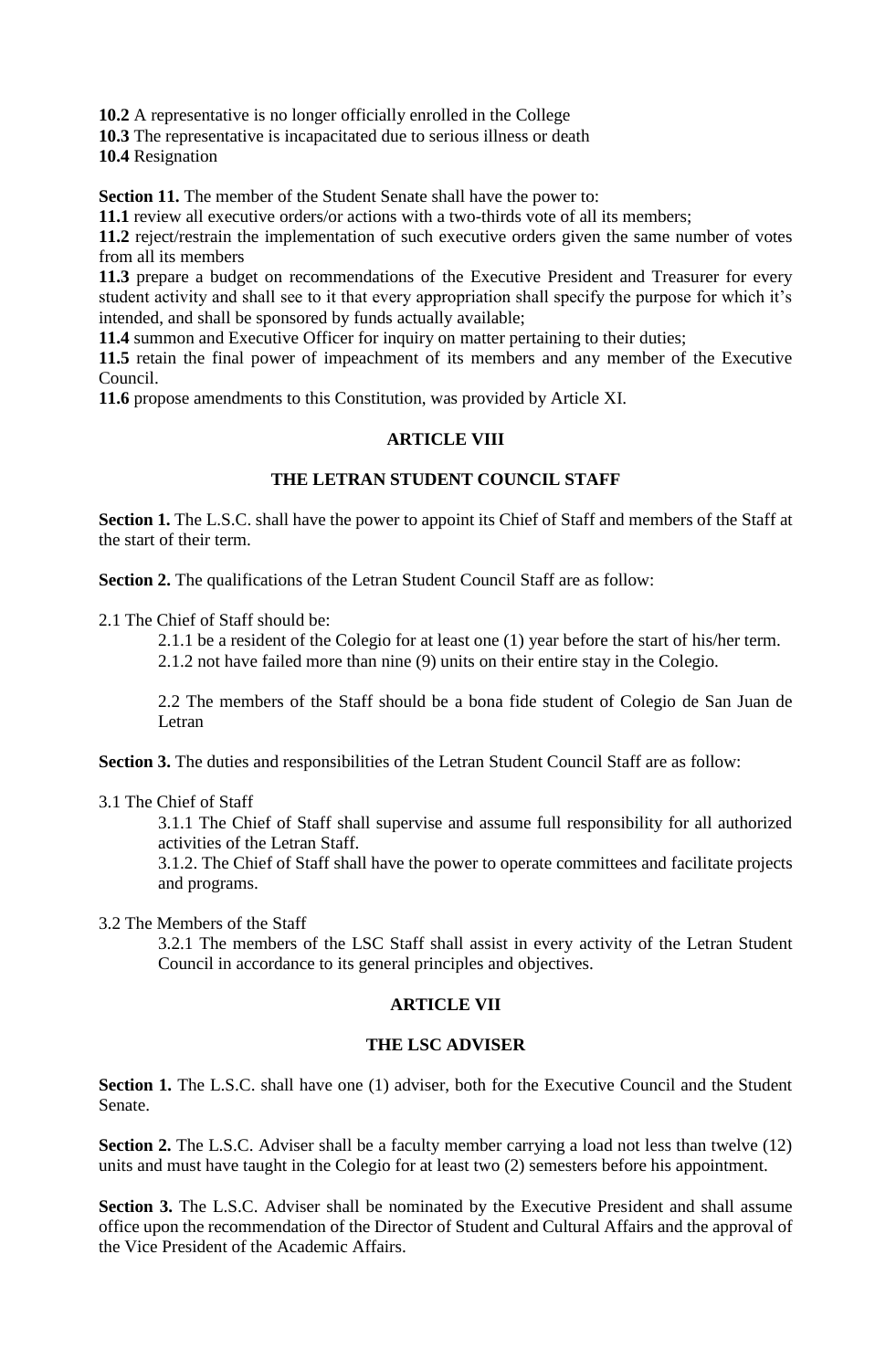**Section 4.** The L.S.C. Adviser shall:

**4.1** maintain as a liaison officer between the L.S.C and the Administration

**4.2** uphold close relations with duly elected L.S.C. officers and shall settle internal matters between L.S.C. officers.

**4.3** attend all the general meetings of the L.S.C.

**4.4** be co-signatory with the Executive President and Treasurer in the Student Council funds deposited in a bank as stated in Article V, Section 10.5.1.

**4.5** have no voting powers in the meetings and deliberation of decisions of the Student Council but shall have privilege of giving recommendations on matters to be discussed.

**Section 5.** The L.S.C. Adviser shall hold office for one (1) school year, begging from the day that he is appointed until the last day of the  $2<sup>nd</sup>$  semester.

**5.1** In case of vacancy in the office of the L.S.C. Adviser, the L.S.C. shall fill vacancy in the same manner stated in the Section 3 of this Article.

## **ARTICLE XII**

#### **IMPEACHMENT**

**Section 1.** Any Executive Council Officer or member of the Student Senate may be impeached on any of the following grounds: **1.1** any unbecoming conduct or behavior;

**1.2** failure on any academic subject during his term;

**1.3** willful and negligence of duties;

**1.4** malversation of the funds and/or properties of the L.S.C.

**1.5** three (3) unexcused absences from official meetings/assemblies

**Section 2.** Matter concerning impeachment shall formally be passed to any Student Senators who shall deliberate on the case.

**Section 3.** Any officer of the Executive Council or Student Senate, mentioned in Section I, charged and subjected to impeachment, shall be given at least five (5) days notice of impeachment hearing from the time he/she receives the formal written charge.

**Section 4.** He shall be given an opportunity to be heard in the impeachment hearing.

**4.1** No officer or member of the Executive Council shall be convicted without the concurrence vote of two-thirds (2/3) of all the members of the Student Senate in the session assembled. **4.2** In case a member of Student Senate is under impeachment trial, he must inhibit himself from the proceedings.

**4.3** Any officer of the Executive Council or Student Senate under impeachment may appeal to the Student Senate for reconsideration within five (5) days from the date of the impeachment offer. **4.4** Judgment in cases of impeachment shall be limited to removal from office and disqualification to hold office, honor, or trust in the L.S.C.

# **ARTICLE IX**

# **THE COMMISSION ON ELECTION**

Section 1. The regular election on the L.S.C shall be held on the third Tuesday of February.

Section 2. There shall be a COMELEC, which shall be appointed by the outgoing Executive President. He shall submit a list of appointees three (3) weeks before the expiration of his term upon the approval of the Director of Student and Cultural Affairs.

**Section 3.** The Commission on Election shall be composed of a Chairperson, four (4) commissioners, and eight (8) Deputy Commissioners who should: **3.1** be bona-fide students of the Colegio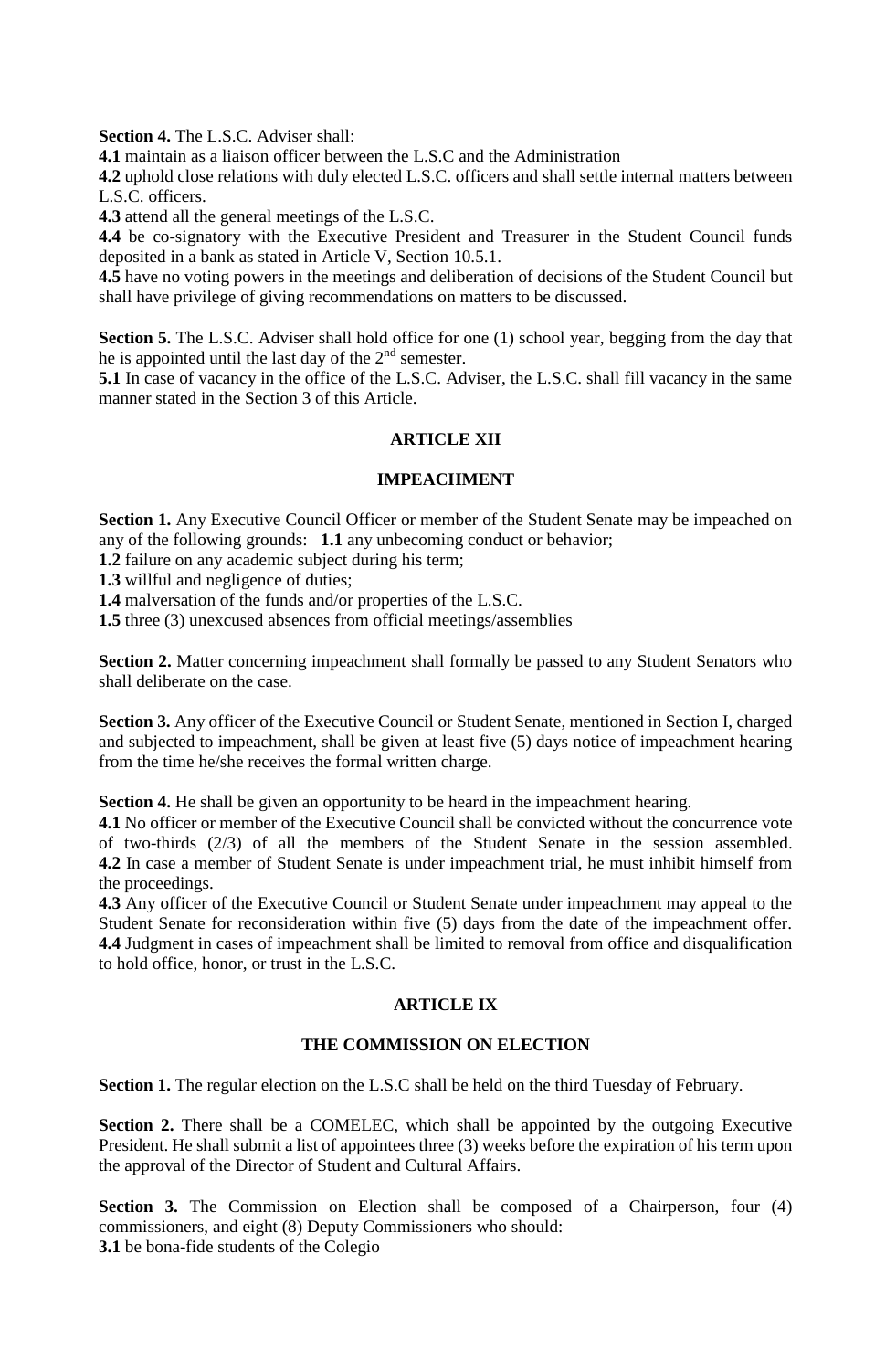**3.2** be of good moral character as certified by the faculty members of the Colegio

**Section 4.** No member of the COMELEC shall be allowed to run for an elective position in the Executive Council and Student Senate during his term of office.

**Section 5.** The COMELEC shall:

**5.1** formulate the election code for orderly and honest elections, upon the approval of the Director of the Student and Cultural Affairs.

**5.1.1** The Election Code must follow the qualifications of L.S.C. officers, as stated in the Article V, Section 6 of the Executive Council and in the Article VI, Section 3 of this Constitution.

**5.2** review all applications for candidacy;

**5.3** conduct all election procedures;

**5.4** handle and decide all election protests and disputes;

**5.5** attend all matters pertaining to L.S.C. elections

**Section 6.** The decisions of the COMELEC shall be final.

**Section 7.** The term office of the COMELEC shall commence upon the appointment and shall be terminated on the start of the succeeding school year.

# **ARTICLE X**

## **PRIVILEGE**

Section 1. All officers of the L.S.C. shall be excused from their classes and entitled to make up for the activity they missed due to the implementations of their programs upon the approval of their respective college deans or Vice President for Academic Affairs.

#### **ARTICLE XI**

#### **AMMENDMENTS**

**Section 1.** Amendments to this Constitution may be made in any of the following ways:

**1.1** a vote of two-thirds (2/3) of the members of the Student Senate, which may propose amendments in a Constitutional Assembly facilitated by the Executive Council; or

**1.2** a formal petition signed by at least ten percent (10%) of all students, to be submitted to the Student Senate.

**Section 2.** The Executive President shall have the power to appoint utmost fifteen (15) additional members of the Constitutional Assembly upon the approval of the Student Senate.

**Section 3.** Amendments to this Constitution may be effective only after four (4) years from the date of ratification.

#### **ARTICLE XII**

# **TRANSITORY PROVISIONS**

Section 1. This Constitution shall become effective when ratified by the majority of the vote cast by the students in an election/plebiscite called for that purpose and approved by the Colegio's Administration.

**Section 2.** This Constitution, if ratified shall take effect immediately.

**Section 3.** After ratification, COMELEC shall be created according to the provisions of Article IX.